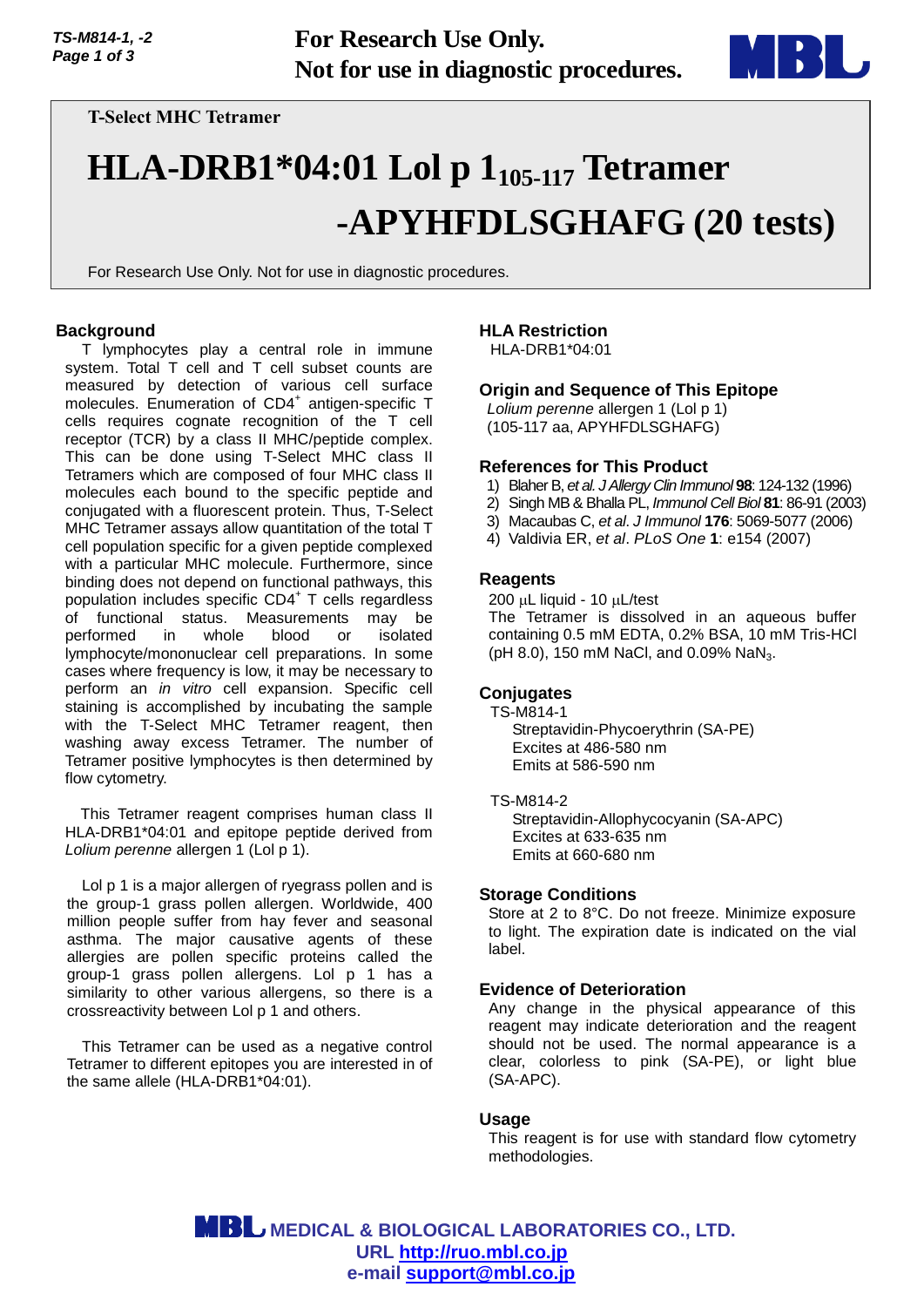# **References for T-Select MHC Tetramer**

Altman JD, *et al. Science* **274**: 94-96 (1996) McMichael AJ, *et al. J Exp Med* **187**: 1367-1371 (1998) Bodinier M, *et al. Nat Med* **6**: 707-710 (2000)

# **Statement of Warnings**

- 1. This reagent contains 0.09% sodium azide. Sodium azide under acidic conditions yields hydrazoic acid, an extremely toxic compound. Azide compounds should be flushed with running water while being discarded. These precautions are recommended to avoid deposits in metal piping in which explosive conditions can develop. If skin or eye contact occurs, wash excessively with water.
- 2. Specimens, samples and material coming in contact with them should be handled as if capable of transmitting infection and disposed of with proper precautions.
- 3. Never pipette by mouth and avoid contact of samples with skin and mucous membranes.
- 4. Minimize exposure of reagent to light during storage or incubation.
- 5. Avoid microbial contamination of reagent or erroneous results may occur.
- 6. Use Good Laboratory Practices (GLP) when handling this reagent.

# **Materials Required But Not Supplied**

- 12 x 75 mm polypropylene test tubes
- Transfer pipettes
- Pipettors and disposable pipette tips
- Vortex mixer
- Centrifuge capable of 150 x g or 400 x g
- Aspirator
- PBS
- Red blood cell lysis reagent
- Anti-CD4-FITC, Beckman Coulter, Inc., PN A07750
- 7-AAD Viability Dye, Beckman Coulter, Inc., PN A07704
- Clear Back (human FcR blocking reagent), MBL, PN MTG-001

# **Procedure for Whole Blood**

- 1. Collect blood by venipuncture into a blood collection tube containing an appropriate anti-coagulant.
- 2. Add 10  $\mu$ L of T-Select MHC Tetramer to each 12 x 75 mm test tube.
- 3. Add 200  $\mu$ L of whole blood into each test tube.
- 4. Vortex gently.
- 5. Incubate for 30-60 minutes at 2-8°C or room temperature (15-25°C) protected from light.
- 6. Add any additional antibodies (e.g. anti-CD4) and vortex gently.
- 7. Incubate for 30 minutes at 2-8°C protected from light.
- 8. Lyse red blood cells using commercially available reagents.
- 9. Prepare samples according to description of the package insert.
- 10. Store prepared samples at 2-8°C protected from light for a minimum of 1 hour (maximum 24 hours) prior to analysis by flow cytometry.

# **Procedure for Peripheral Blood Mononuclear Cells**

- 1. Prepare peripheral blood mononuclear cells (PBMC) according to established procedures. Cells should be re-suspended at a concentration of 2 x 10<sup>7</sup> cells/mL. 50  $\mu$ L of sample is required for each T-Select MHC Tetramer determination.
- 2. Add 10  $\mu$ L of Clear Back (human FcR blocking reagent, MBL, PN MTG-001) to each 12 x 75 mm test tube.
- 3. Add 50  $\mu$ L PBMC into each test tube (e.g. 1 x 10<sup>6</sup>) cells per tube).
- 4. Incubate for 5 minutes at room temperature.
- 5. Add 10  $\mu$ L of T-Select MHC Tetramer and vortex gently.
- 6. Incubate for 30-60 minutes at 2-8°C or room temperature (15-25°C) protected from light.
- 7. Add any additional antibodies (e.g. anti-CD4) and vortex gently.
- 8. Incubate for 30 minutes at 2-8°C protected from light.
- 9. Add 3 mL of PBS or FCM buffer (2% FCS/0.09% NaN3/PBS).
- 10. Centrifuge tubes at 400 x g for 5 minutes.
- 11. Aspirate or decant the supernatant.
- 12. Resuspend the pellet in 500  $\mu$ L of PBS with 0.5% formaldehyde.
- 13. Store prepared samples at 2-8°C protected from light for a minimum of 1 hour (maximum 24 hours) prior to analysis by flow cytometry.

# **Limitations**

- 1. For optimal results with whole blood, retain specimens in blood collection tubes at room temperature, while rocking, prior to staining and analyzing. Refrigerated specimens may give aberrant results.
- 2. Recommended cell viability for venous blood specimens is > 90%.
- 3. Prolonged exposure of cells to lytic reagents may cause white blood cell destruction and loss of cells in the population of interest.
- 4. All red blood cells may not lyse under the following conditions: nucleated red blood cells, abnormal protein concentration or hemoglobinopathies. This may cause falsely decreased results due to unlysed red blood cells being counted as leukocytes.